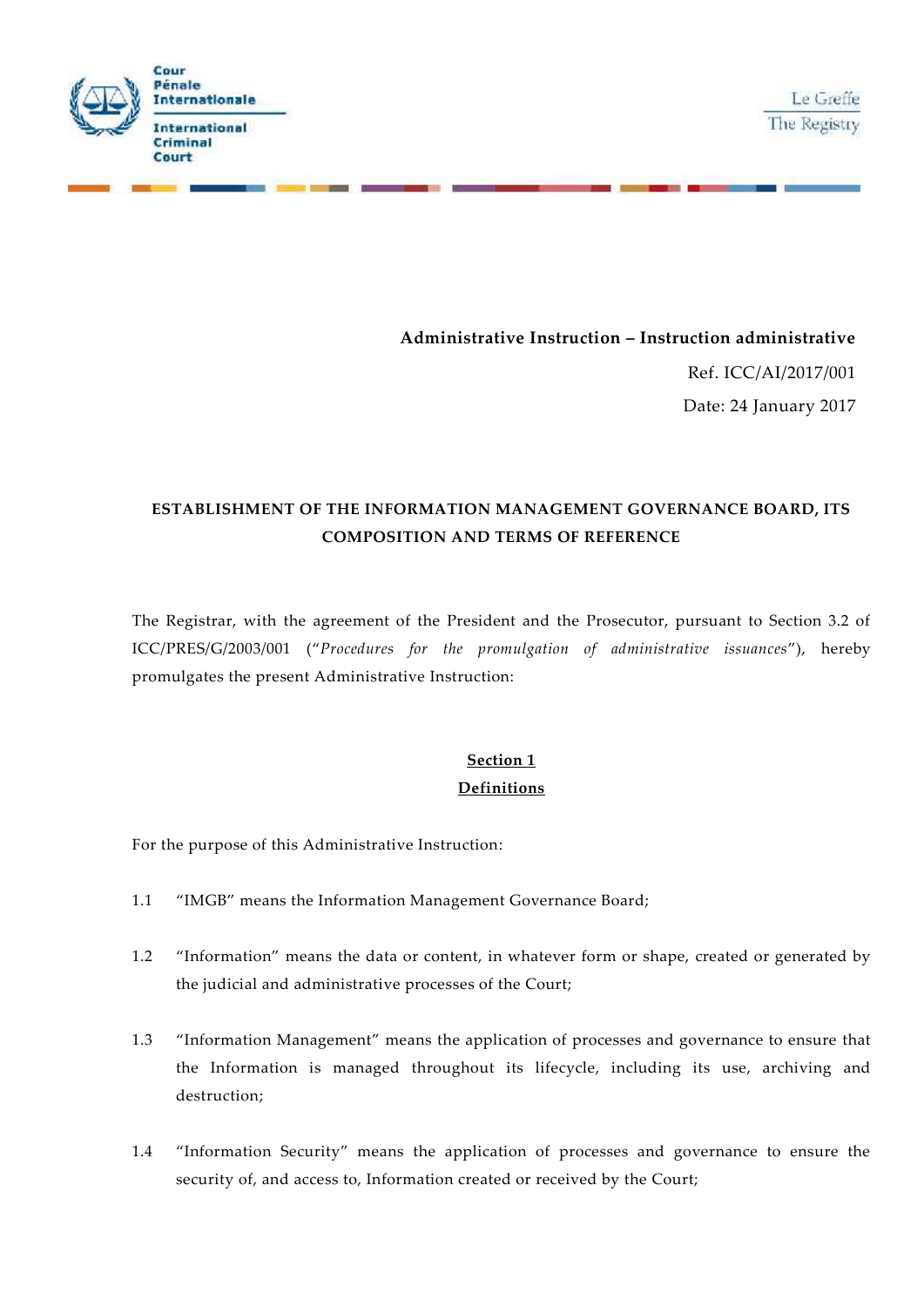- 1.5 "Information Technology" means the tools and structured systems used to create, capture, manage and dispose of Information to support activities;
- 1.6 "Initiative" means the set of activities that require dedicated resources, including manpower, funding, software and hardware to deliver a specified outcome;
- 1.7 "Initiative Sponsor" means the representative from one of the Court's organs who will submit an Initiative Proposal on behalf of the organ;
- 1.8 "Initiative Proposal" means the proposal submitted by the Initiative Sponsor to improve or support the processes in the Court. The Initiative Proposal shall outline the objectives, benefits, solution options and related implementation and maintenance costs;
- 1.9 "Governance Forums" means the following cross-organ multi-stakeholder forums established for policy dialogue on Information Technology and Information Management requirements:
	- 1.9.1 Judicial Technology Forum comprised of representatives from sections and units across the Court, who participate in the judicial proceedings or in the investigation activities and use the Court's technologies. This forum, chaired by the Head of the Judicial Information Management Unit, Court Management Section, will develop the user requirements and provide assistance in the process of drafting the Initiative Proposals. The Investigation Division within the Office of the Prosecutor will be represented in this forum. With respect to preliminary examinations and investigations requirements, the related proposals will be submitted directly to the IMGB to ensure the required level of confidentiality.
	- 1.9.2 Administration Technology Forum comprised of representatives from sections and units across the Court, who perform administration functions, including but not limited to duties related to budget, finance and human resources. This forum, chaired by the ERP Systems Officer will develop the user requirements and provide assistance in the process of drafting the Initiative Proposals; and
	- 1.9.3 Information Management and Security Forum comprised of representatives from sections and units across the Court, who are responsible for Information Management and/or Information Security. This forum, co-chaired by the Head of Information Management Unit and the Head of Information Security Unit, will develop the user requirements and provide assistance in the process of drafting the Initiative Proposals.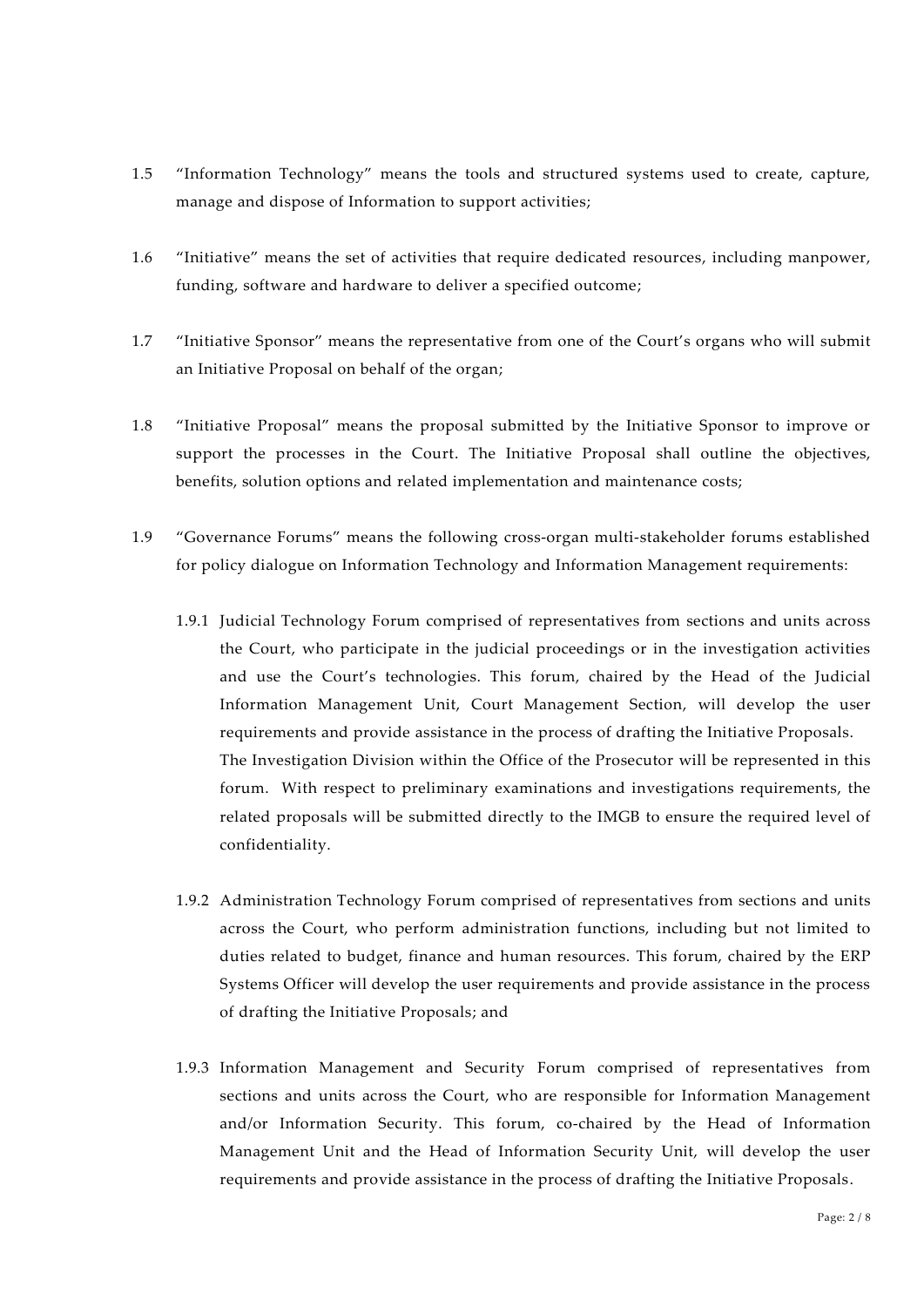- 1.10 "Enterprise Architect" means the staff member in the Information Management Services Section responsible for establishing the holistic view of the Court's strategy, processes and Information to ensure that the needs of the Court, as a whole, are aligned with the Information Technology and Information Management;
- 1.11 "Total Cost of Ownership" means the estimated financial cost for the implementation and maintenance of a system, including but not limited to the costs incurred with (i) the purchase of the software and ongoing maintenance; (ii) the supporting hardware for all software components and related required upgrades; (iii) external consultancy services; and (iv) internal resources; and
- 1.12 "Return on Investment" means the period of duration of which, and the means in which, the cost to implement a system achieves returns via process efficiencies or other determined savings.

## **Section 2 Establishment of the IMGB**

The IMGB is hereby established as the advisory board regarding the policies to be adopted by the Court in order to ensure an integrated approach in the process of managing Information and to optimise the Court's investment in Information Management and Information Technology.

### **Section 3 Terms of Reference of the IMGB**

- 3.1 The mandate of the IMGB is to provide recommendations to the Coordination Council in relation to Information Management and Information Technology strategy, project prioritization and resource allocation, including funding where it impacts more than one organ of the Court. In particular, the IMGB shall:
	- 3.1.1. review and make recommendations regarding the establishment of Information Management and Information Technology strategic plans and a roadmap with a five year planning horizon to ensure its consistency with the long-term strategic objectives of the Court, as a whole, and of each of its organs; such information shall be made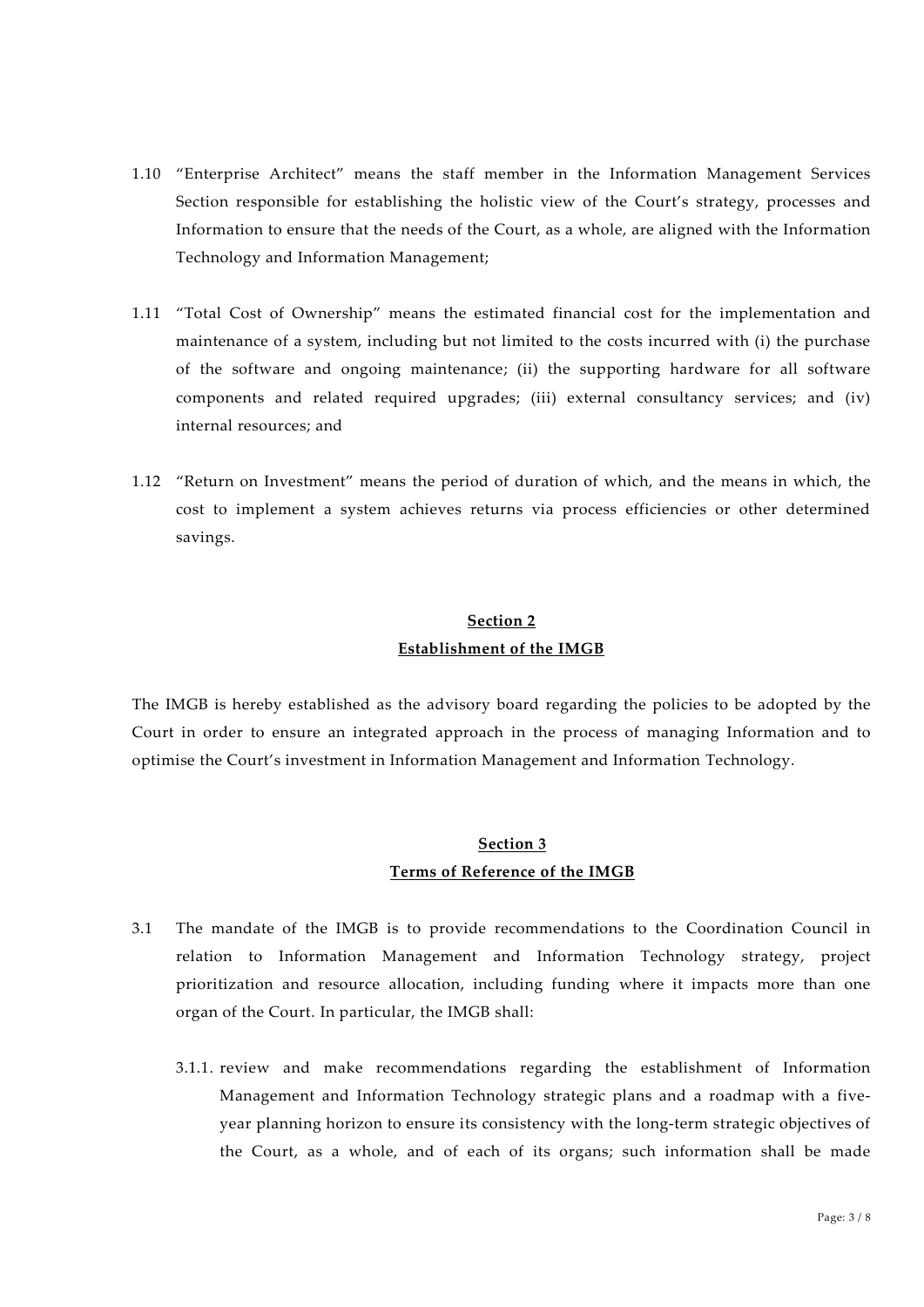available to the appropriate internal stakeholders for the purpose of preparing the Court's annual budget proposal;

- 3.1.2 review and make recommendations regarding the establishment of Information Management and Information Technology strategic plans and roadmap with a two-year planning horizon to ensure its consistency with the medium-term strategic objectives of the Court, as a whole, and of each of its organs; such information shall be made available to the appropriate internal stakeholders for the purpose of preparing the Court's annual budget proposal;
- 3.1.3 review and make recommendations regarding policies, standard operating procedures and guidelines related to Information Management and development of systems that create and maintain Information;
- 3.1.4 request management reports on Court-wide matters of concern, including but not limited to Information Security incidents that do not contain confidential information, risk assessments, annual Court-wide technology expenditure and multi-year project status;
- 3.1.5 address issues regarding Information Management and submission of proposals to the Coordination Council for the resolution of any conflicts related thereto;
- 3.1.6 review and make recommendations regarding the Initiative Proposals submitted by the Governance Forums pertaining to matters under their mandate:
	- a) which exceed expenditure of  $\epsilon$  200,000.00 in non-staff costs to build and maintain over a five-year horizon or impacts on staff costs in any section, unit or office within the Registry;
	- b) where the magnitude of the impact to the Court requires non-standard support for a period of five years or longer; or
	- c) pertaining to unplanned activities that require additional financial resources beyond the budget allocated to Information Management and Information Technology.
- 3.1.7 establish additional Governance Forums, as required, to provide support to the IMGB; and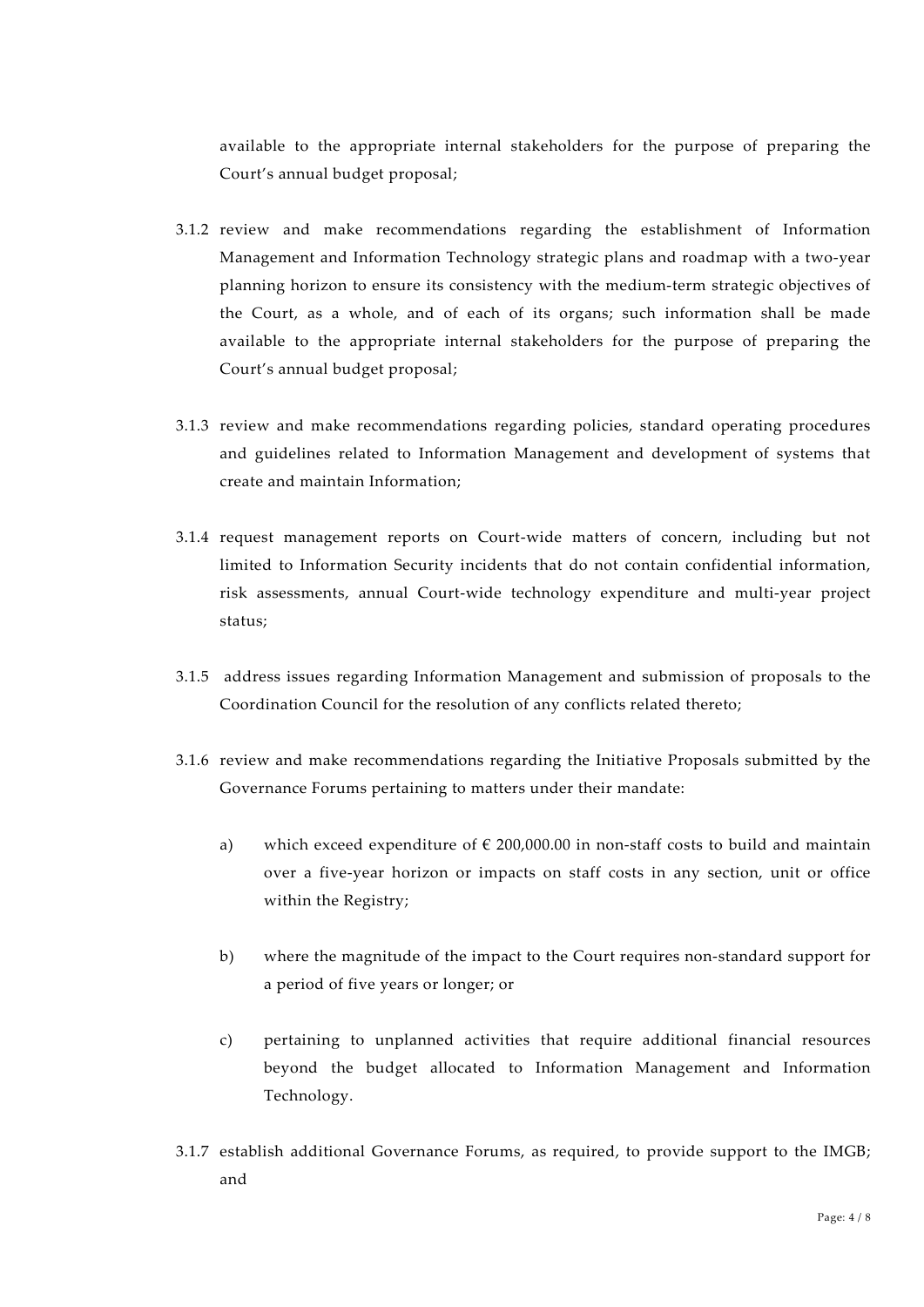- 3.1.8 submit proposals to the Coordination Council to amend the Terms of Reference of any of the Governance Forums.
- 3.2 Any decision or approval by the Coordination Council in relation to the recommendations and proposals submitted by the IMGB shall not represent, in any way or form, a waiver to the procurement exercises that are to be conducted for the acquisition of any goods, equipment, software, hardware or services.

### **Section 4 Composition**

- 4.1 The IMGB shall be comprised of the following members:
	- 4.1.1 the Director of Judicial Support Services, who will chair the IMGB;
	- 4.1.2 one representative from the Presidency, at P5 level, to represent the strategic objectives and business requirements of Presidency;
	- 4.1.3 one representative from the Chambers, at P5 level, to represent the strategic objectives and business requirements of the Chambers;
	- 4.1.4 one representative from the Office of the Prosecutor, at the D or P5 level, to represent the strategic objectives and business requirements of the Office of the Prosecutor. At the discretion of the Office of the Prosecutor, and upon agreement of the Chairperson of the IMGB, one additional representative from the Investigation Division, the Prosecution Division, and the Services Section may be nominated.
	- 4.1.5 one representative from the Immediate Office of the Registrar to represent the strategic business interests and requirements of the Registry;
	- 4.1.6 the Information Security Officer, who shall provide technical advice regarding all matters pertaining to information security governance, including but not limited to policies, processes and technology. The Information Security Officer shall perform such advisory role in an independent manner, without any influence from the Chief of Information Management Services Section; and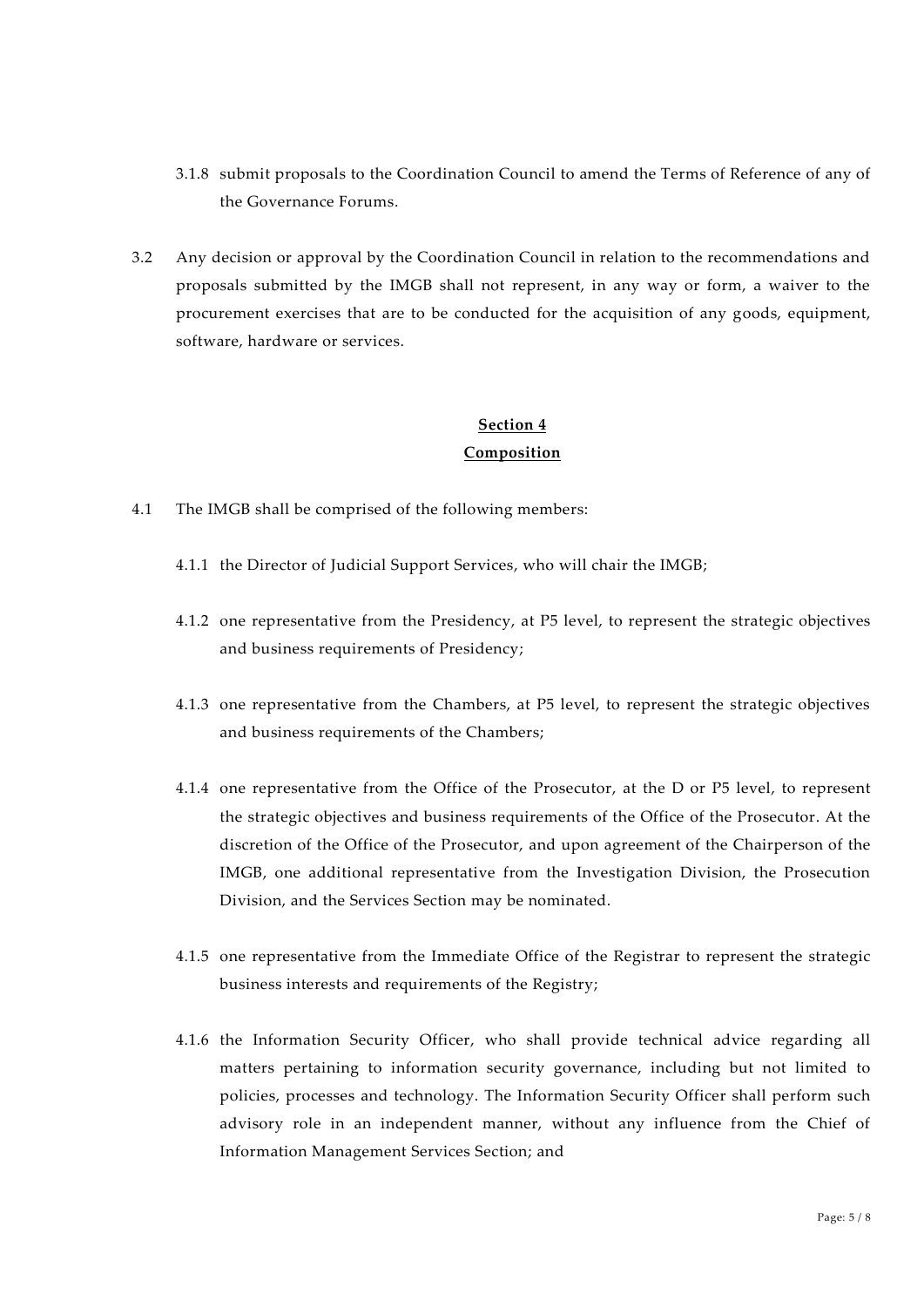- 4.1.7 the Director of the Division of Management Services, who shall ensure compliance with the regulatory framework of the Court and secure that the funding allocations comply with the applicable accounting standards.
- 4.2 For all IMGB members identified in Section 4.1, alternates at P5 level, where possible, shall be nominated.
- 4.3 The Chief of Information Management Services Section, or his or her alternate, shall provide technical and functional support for the presentation of the Initiative Proposals and the Information Management and Information Technology strategy and roadmap. The Chief of Information Management Services Section, or his or her alternate, shall serve in a non-voting capacity.
- 4.4 A staff member from the Office of the Director of the Division of Judicial Services shall serve as the IMGB Secretary and be responsible for drafting the minutes of the IMGB meetings, circulating them for signature and maintaining a permanent record of all minutes and supporting documentation. The Secretary is not a member of the IMGB and shall serve in a non-voting capacity.
- 4.5 All members, or their alternates, shall participate in the IMGB in a voting capacity.

## **Section 5 Procedure**

- 5.1 The Chairperson of the IMGB will convene the meetings when deemed necessary and when requested by either the Coordination Council or a Head of organ of the Court.
- 5.2 A quorum of seven members, or their alternates, and the Chief of Information and Management Services Section, or his or her alternate, will be required for the IMGB to perform any of the functions set forth in Section 3 above, provided that the Registry, the Office of the Prosecutor, the Chambers and the Presidency are all represented.
- 5.3 The Initiative Proposals submitted to the IMGB, pursuant to Section 3, shall be drafted in consultation with the Enterprise Architect. The Initiative Proposals shall be submitted to the IMBG members, their alternates, and the Secretary at least three weeks prior the IMGB meeting.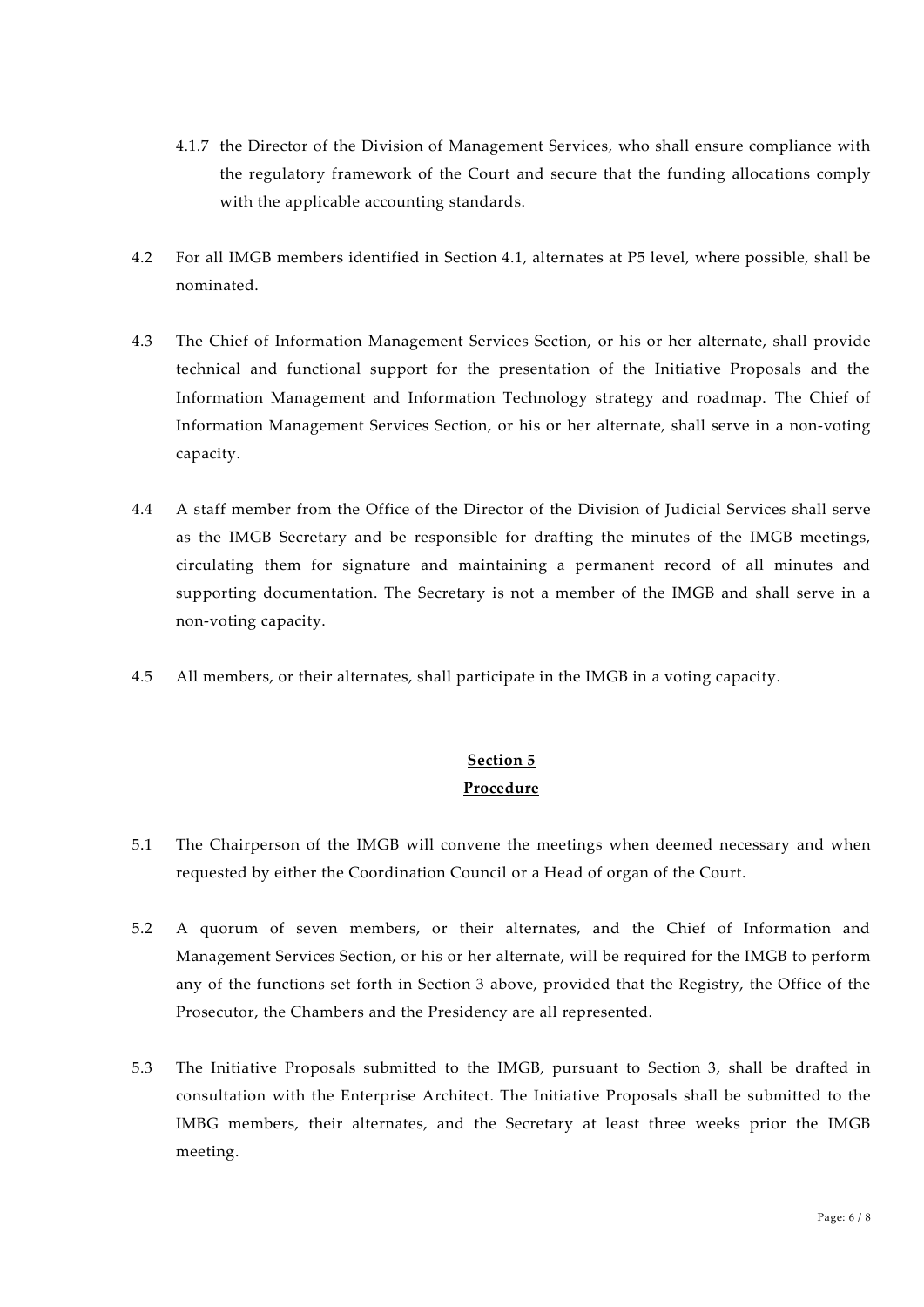- 5.4 Initiative Proposals shall be developed in accordance with a standard template, and shall include the following elements:
	- 5.4.1 description of the business problem or issue at stake;
	- 5.4.2 identification of the foreseen risks at different levels;
	- 5.4.3 proposals to address the business problem or issue at stake and to mitigate any potential risks;
	- 5.4.4 Total Cost of Ownership for the implementation and maintenance of the proposals submitted; and
	- 5.4.5 forecast benefits, including but not limited to the Return on Investment.
- 5.5 During the IMGB meetings, the Initiative Sponsor will present the Initiative Proposal and the Chief of Information Management Services Section will provide the necessary technical expertise where required to facilitate.
- 5.6 The recommendations of the IMGB to the Coordination Council shall be adopted, whenever possible, by consensus. If such consensus is not possible, both the majority's considerations and dissenting views shall be submitted to the Coordination Council for final decision.
- 5.7 Upon prior approval by the Chairperson, observers may attend the IMGB meetings when invited.
- 5.8 The Secretary shall submit, within one week from the date the IMGB meeting was held, the related minutes to all members or alternates who have attended the meeting, for their approval and signature. The Secretary shall keep and maintain a record of all Initiative Proposals submitted by the IMGB, the minutes of the meeting held and the decisions taken by the Coordination Council.

#### **Section 6**

#### **Final Provisions**

6.1 This Administration Instruction shall enter into force on 24 January 2017 and shall remain in force until reviewed or amended by another duly promulgated administrative issuance.